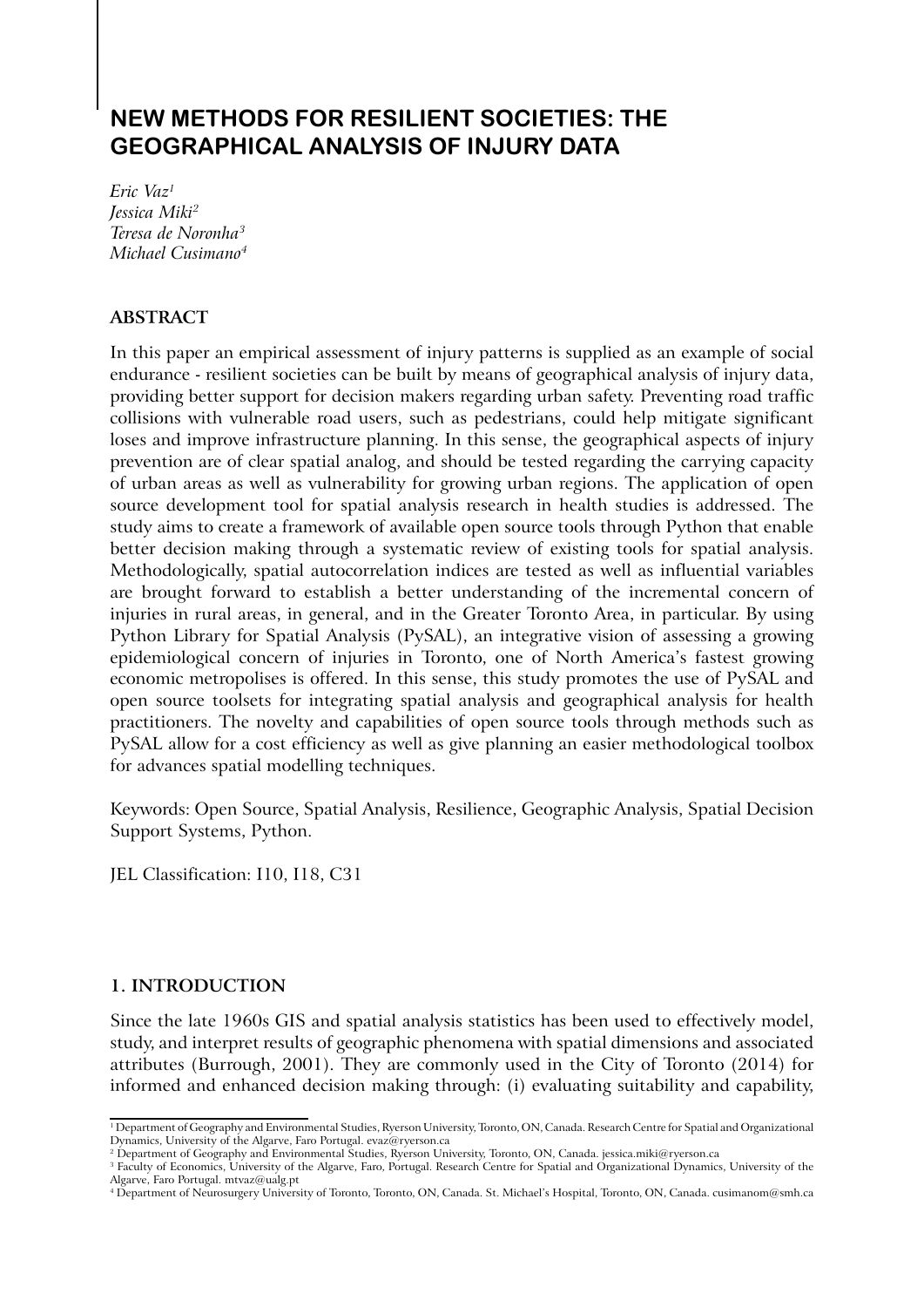(ii) estimating and predicting, and, (iii) interpreting and reorganizing of information. In this sense, further implementation of geographical analysis can be brought by integration of spatial analysis standards, where implementation of better decisions geared towards protection of citizens and fostering better analytics may have a leading role in mitigation of injuries (Vaz *et al.*, 2016). Cost efficiency of exploring novel techniques for adapting new tools must be considered, given the budgetary constraints of commercial software licenses, open source may become important analytical tools to mitigate the concerns of injuries in a growing region.

Every year close to 1 per cent of Canadians are injured in a road traffic incident (Andrey, 2000). Within Canada, Toronto has the highest motor vehicle collision injury rate, in the past decade alone, there were more than 20 deaths per year, and the pedestrian and cyclists' collisions with cars generated direct costs of \$62 million (IndEco Strategic Consulting Inc., 2012). Road traffic accidents strain social, infrastructure, and health care systems and represent thus an incremental cost to society. Per Transportation Canada (2014) in 2009 a total of 2009 fatalities and 1145 serious injuries were registered in road traffic accidents. The city of Toronto (Toronto Public Health, 2012) identified road traffic accidents as the leading cause of death in youth for 2010. Approximately 25% of all road traffic fatalities in Canada are described as vulnerable road users, with 13% of all fatalities being pedestrians (Transport Canada, 2014).

We present three distinct spatial analytical applications as to address the complexity of injuries within the study region. Our paper is structured as follows: (i) In a first section we test the capability to visualize and describe collision information and visualize the data. Due to the sensitivity of the health information, collision points were aggregated as injury counts within Toronto neighbourhoods. The second part focuses on efficient assessment of high and low descriptives of collision neighbourhoods, followed by applications of spatial autocorrelation through the implementation of Global and Local Moran's I statistics. Finally, and most importantly, we establish a framework for Toronto on the socio-economic profile of neighbourhoods, adopting a Geographically Weighted Regression (GWR) model. For the definition of the socioeconomic study the factors were derived by the city of Toronto's open data portal, much in line with the avenue this study procures, in addressing a open source framework for spatial analysis. The following sections lead to a discussion of findings as well as conclusions, were we incorporate the broader picture of applications within public health participation with more advanced spatial analysis tools to efficiently plan regions.

Ours is a Python based modelling approach. These have proven efficient to answer social, economic and environmental concerns. While many of these programming languages require an advanced knowledge of programming and scripting making the learning curve steep, novel geocomputational methods are steering towards simplified syntaxes that allow laymen work together with experts and bring efficient and simple solutions. The Python Spatial Analysis Library (PySAL) was used to develop the study and generate tools to widen scientific applications (Rey *et al.*, 2008). This paper takes a systematic approach to understand the contribution of such tools for public health. PySAL is used as to integrate spatial analysis methods and assessing this instrument for the applied public health sector. Open source software and practices offer major advantages for applying spatial analysis to multifaceted research activities. The variety of open source tool sets can be used to further explore, educate, and empower researchers and general users. The openness cultivates a greater culture of knowledge sharing through transparent, adaptable, portable, and modularity coded processes (Ertz, Rey & Joost, 2014). PySAL and other open source software can be freely installed on personal and institutional devices, offering greater access than traditional predesigned software packages. Within a growing body of digital data, where spatiotemporal availability and locational accuracy is exponentially growing, such tools may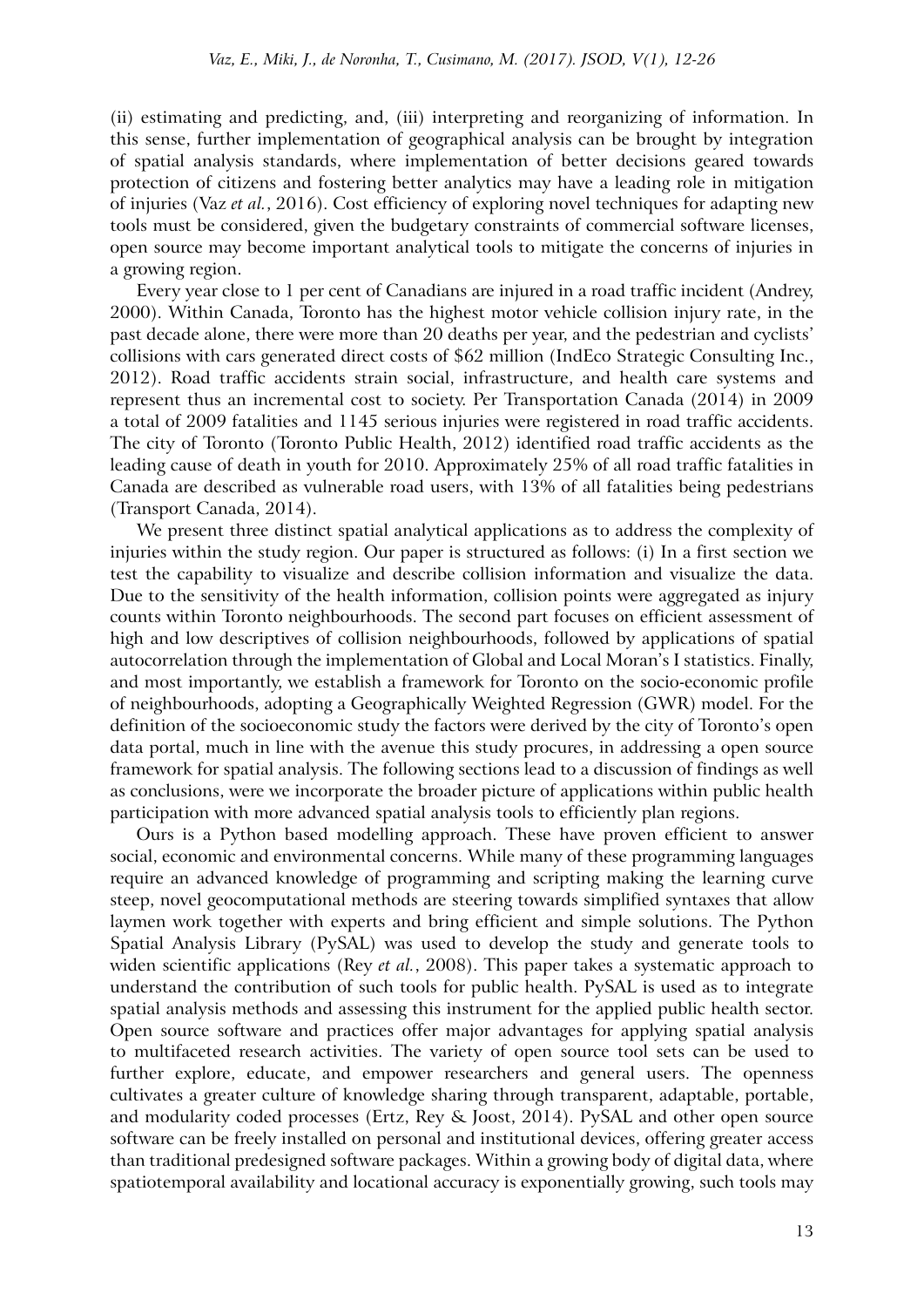set new benchmarks for the general public as well as very specific silos of application. This study focused on car collisions and the resulting injuries on pedestrians. The complexity of this problem represents the ideal laboratory to forward a clear geographical analytical application of a concern that has not been explored in the Greater Toronto Area from a spatial analysis stance.

## **2. Study Area**

The study will focus on the neighbourhoods of the municipality of Toronto. In the year 2011, the city of Toronto had an estimated population of 2,615,060 residents (Statistics Canada, 2014). The City of Toronto composes of 630.21 square kilometers, and has a population density of 4,150 persons per square kilometres (Statistics Canada, 2014). The population densities are significantly greater than the national value of 4 persons per square kilometers (Statistics Canada, 2014), and creates a strong activity center for Canada. The Greater Toronto Marketing Alliance (2011) describes the Greater Toronto Area as the fourth largest business and manufacturing region in North America. This economic region supports the second largest automotive centre in North America, and 21 out of Canada's top 30 law firms. These are key industries that can benefit from collision mapping and prevention to improve automotive safety and insurance claims. Improving road safety has long established economical and holistic benefits as the 25-year capital program includes a \$50 billion rapid transit plan with Metrolinx to spread the transit systems within 2 kilometers within 80% of the city's residents (Greater Toronto Marketing Alliance, 2011). Improving transit infrastructure is a key priority as regional planning will have to accommodate for demographic changes. A prominent population trend observed by Statistics Canada (2015) is the increasing immigrant population that maintains Toronto's population and urban growth (Vaz & Arsanjani, 2016). Their report suggests that immigrant population growth will have an impact on the regional infrastructure and planning demands (Vaz *et al.*, 2016). The growth in population and development can be observed through the 10.5% growth of private dwellings, to 1,989,705 Toronto dwellings, from 2006 to 2011 (Statistics Canada, 2014). This is a larger growth than the national change of 7.1% in private dwellings usually occupied by residents (Statistics Canada, 2014), and show cases Toronto's strong demand for strategic and sustainable infrastructure planning. In order to generate more information for better decision and policy making in the dynamic city of Toronto the neighbourhoods will be used as they study boundaries.

# **3. Data**

Collision data from 2002 to 2013 were collected by the Canadian Institute for Health Information (CIHI). Inconsistent entries for the year 2013 are also included, and lack geographical referenced coordinates as well as other key values. The information helps to support effective healthcare systems management, distribute health information, and raise awareness for public health initiatives (Canadian Institute for Health Information, 2015). As health data contains sensitive information rounding values can be used to generalize the information. In this data set International Classification of Diseases (ICD) has been used to describe the injury incident. The ICD are World Heath Organization (2015) standard diagnostic tools used in epidemiology, health management, and clinical processes to classify health problems by type and severity. These ICD tags were used to identify and select the desired collision entries for this analysis. ICDs for motor vehicle collisions with pedestrian, and motor vehicle collisions with pedestrians for 2010 were selected using a SQL query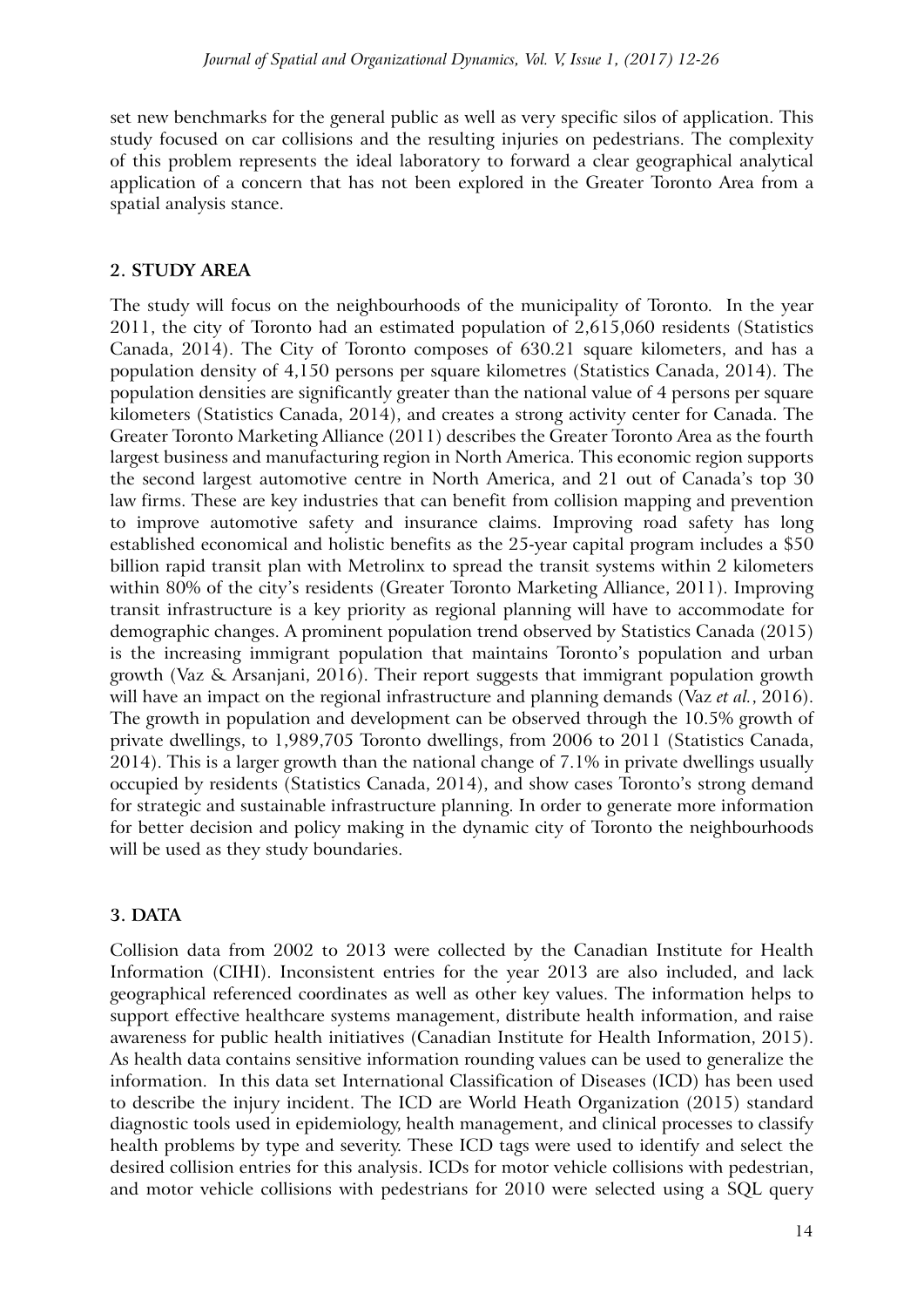and exported into separate data sheets. The georeferencing information from the data sheets, described as 'x' and 'y' coordinate values, was input into ArcGIS for visualization and to spatially join the collision incidents to their respective Toronto neighbourhoods. Neighbourhood shapefiles were obtained from the City of Toronto's Open Data catalogue (Toronto Open). The City of Toronto (2015) and Statistics Canada census tracts use these neighbourhood boundaries to statistically report and perform longitudinal studies as the boundaries do not change over time. Neighbourhoods offered a meaningful geographic area for effective community planning and aggregation level for the health data. Neighbourhoods built from the Statistics Canada census tracts cover several city blocks with 7,000 to 10,000 residents, and respect existing boundaries (The City of Toronto, 2015a). These boundaries are used for the Wellbeing Toronto web application, released to also help users visualize and evaluate community social development datasets (The City of Toronto, 2015b). The year 2010 was chosen as it complements the study completed by the City of Toronto and associated public health analysis. As a guiding framework for spatial analysis of public health data it was important to utilize open source data sets and tools. All the methodology and data steps were completed in open sours programs. The socio-economic data was collected from Toronto open data portal. As identified in the literature review, gender, education levels, employment status, annual income, and age can influence the number and frequency of pedestrian road collisions. Socio-demographic data was collected from the Toronto Open. The data was collected from the 2006 and 2011 census, and processed into Toronto neighbourhood boundaries (The City of Toronto, 2014). The neighbourhood identity numbers were used to join socio-demographic files to the geographic shapefiles of Toronto neighbourhoods, also provided by the Toronto Open data team. The data has been processed from the census values, and have been processed by Statistics Canada (2010 source) to normalize the data. To identify any correlated socio-economic factors that may add statistic bias to the study analysis the database file with the determinant factors and neighbourhood identities were standardized and correlated through R studio statistic software. R studio is another open source development platform that utilizes coding for statistical analysis.

# **4. Methods**

The study outlines an effective and feasible framework for spatially analyzing health data. It utilizes PySAL and R packages, followed by QGIS for visualization purposes. Initially QGIS is used to map collision frequency of Toronto neighbourhoods. Global spatial autocorrelation was then generated in PySAL to identify patters of collision frequency and severity. PySAL was also used for the local Moran's I spatial autocorrelation analysis to identify patterns of collisions correlation within the neighbourhoods. To identify any explanatory factors R studio was used to select socio-economic factors for the geographic weighted regression (GRW) analysis testing in PySAL. PySAL has multiple geographical weighted regression models available. To maintain simplicity for users, the Ordinal Lease Squares (OLS) with geographic weight matrix method was used to measure the similarity of the socio-economic factors to model the collision frequencies. The results can be used to identify potentially vulnerable road users and areas that can be targeted for improving road safety. The framework can then be used to help introduce spatial analysis tools into healthcare analysis, as well as other industries that would greatly benefit from affordable and accessible toolsets.

# **4.1 Visualizing neighbourhood collision incidents**

Before using the code based statistical packages it is useful to visualize the collision data. Map visualization helps users evaluate geographic datasets and better comprehend community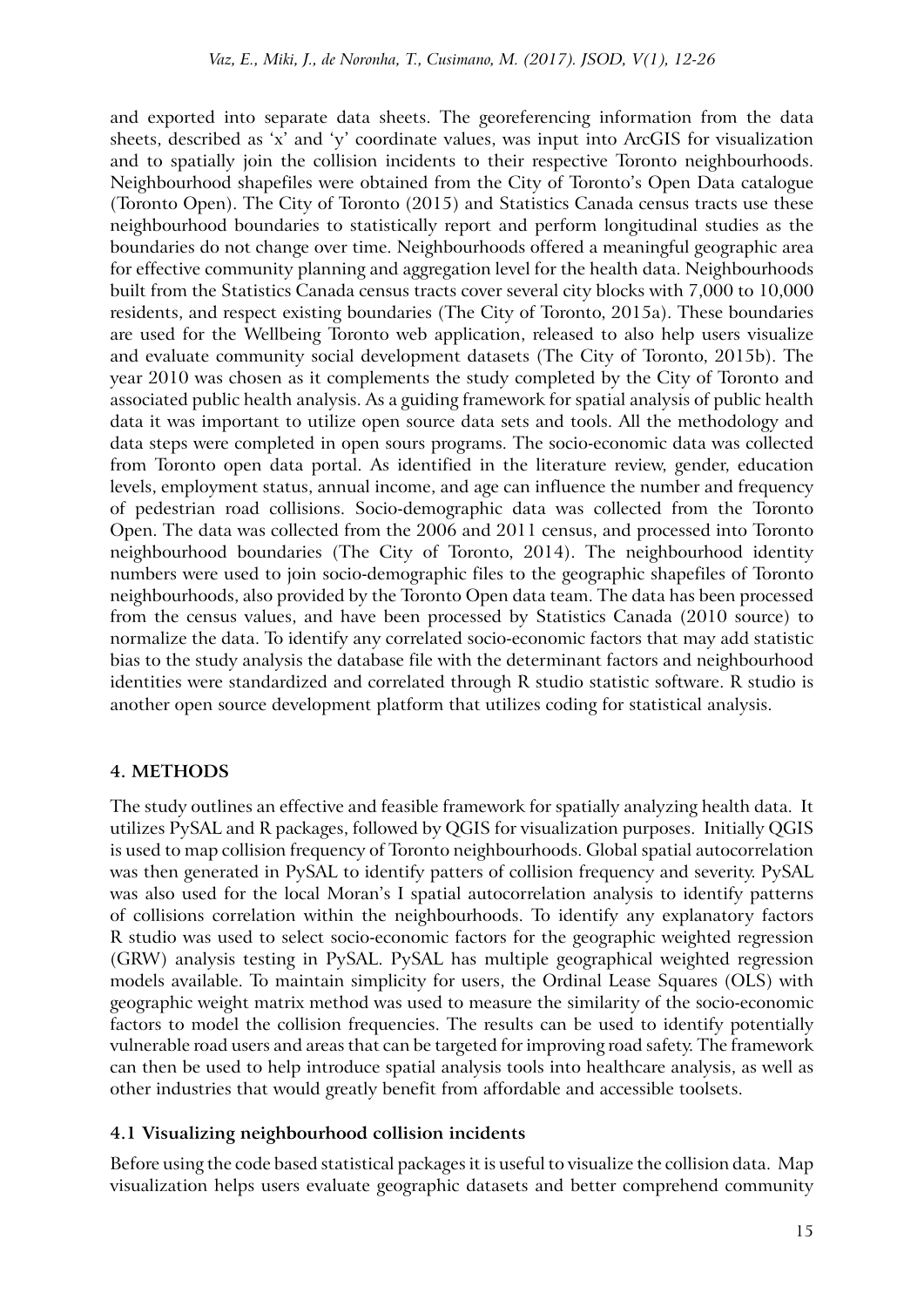health indicators (The City of Toronto, 2015b). This initial objective was completed through spatially joining collisions to their respective neighbourhoods and demographic profiles. From the database file as a spreadsheet or attribute table ArcMap application, the rate of traffic collisions per residential population count could be calculated (Table 1).

| Neighbourhood<br>identity number | Neighbourhood<br>name                     | Residential<br>population | Pedestrian<br>collisions | Collision<br>frequency<br>rate | <b>Collisions</b><br>per 1000<br>residents |
|----------------------------------|-------------------------------------------|---------------------------|--------------------------|--------------------------------|--------------------------------------------|
|                                  | West Humber-                              |                           |                          |                                |                                            |
| 1                                | Clairville                                | 32265                     | 23                       | 0.0007                         | 1                                          |
| 136                              | West Hill                                 | 25635                     | 21                       | 0.0008                         | $\mathbf{I}$                               |
| 70                               | South Riverdale                           | 24430                     | 19                       | 0.0008                         | 1                                          |
| 73                               | <b>Moss Park</b>                          | 15480                     | 18                       | 0.0012                         | 1                                          |
| 116                              | <b>Steeles</b>                            | 24705                     | 18                       | 0.0007                         | 1                                          |
| 132                              | Malvern                                   | 44315                     | 18                       | 0.0004                         | $\Omega$                                   |
| 75                               | Church-Yonge<br>Corridor                  | 24370                     | 17                       | 0.0007                         | 1                                          |
| 126                              | Dorset Park                               | 24365                     | 17                       | 0.0007                         | 1                                          |
| 137                              | Woburn                                    | 40845                     | 17                       | 0.0004                         | $\mathbf{0}$                               |
| $\overline{2}$                   | Mount Olive-<br>Silverstone-<br>Jamestown | 32130                     | 16                       | 0.0005                         | $\theta$                                   |
| 26                               | Downsview-<br>Roding-CFB                  | 32010                     | 16                       | 0.0005                         | $\mathbf{0}$                               |
| 93                               | Dovercourt-Wallace<br>Emerson-Juncti      | 34725                     | 16                       | 0.0005                         | $\mathbf{0}$                               |
| 129                              | <b>Agincourt North</b>                    | 30160                     | 16                       | 0.0005                         | 1                                          |

**Table 1. Top 13 collision counts in neighbourhoods from 2010**

Source: Own Elaboration

In order to make the rate more comparable the frequency of collisions per resident was then applied to identify how many collisions would occur for every 1,000 residents. The largest 10 values of collision count and collision frequencies was organized into table 2. The summary table demonstrates that neighbourhoods with high collision counts do not consistently have a high frequency of residential and motor vehicle collisions. Of the highest values observed in 13 and 11 neighbourhoods, only the West Hill (136), South Riverdale (70), and Moss Park (73) have high collision counts and frequencies. This may be because Toronto has a high transient population that is not counted within the residential population. Toronto has a high commuting population, and as previously identified many trips can be achieved through active transportation modes. Research also suggests that in areas with high active transportation concentration there are less motor vehicles to cause collisions. The map and regression analysis can help to further identify any contributing collision factors and areas that can be targeted for improving conditions.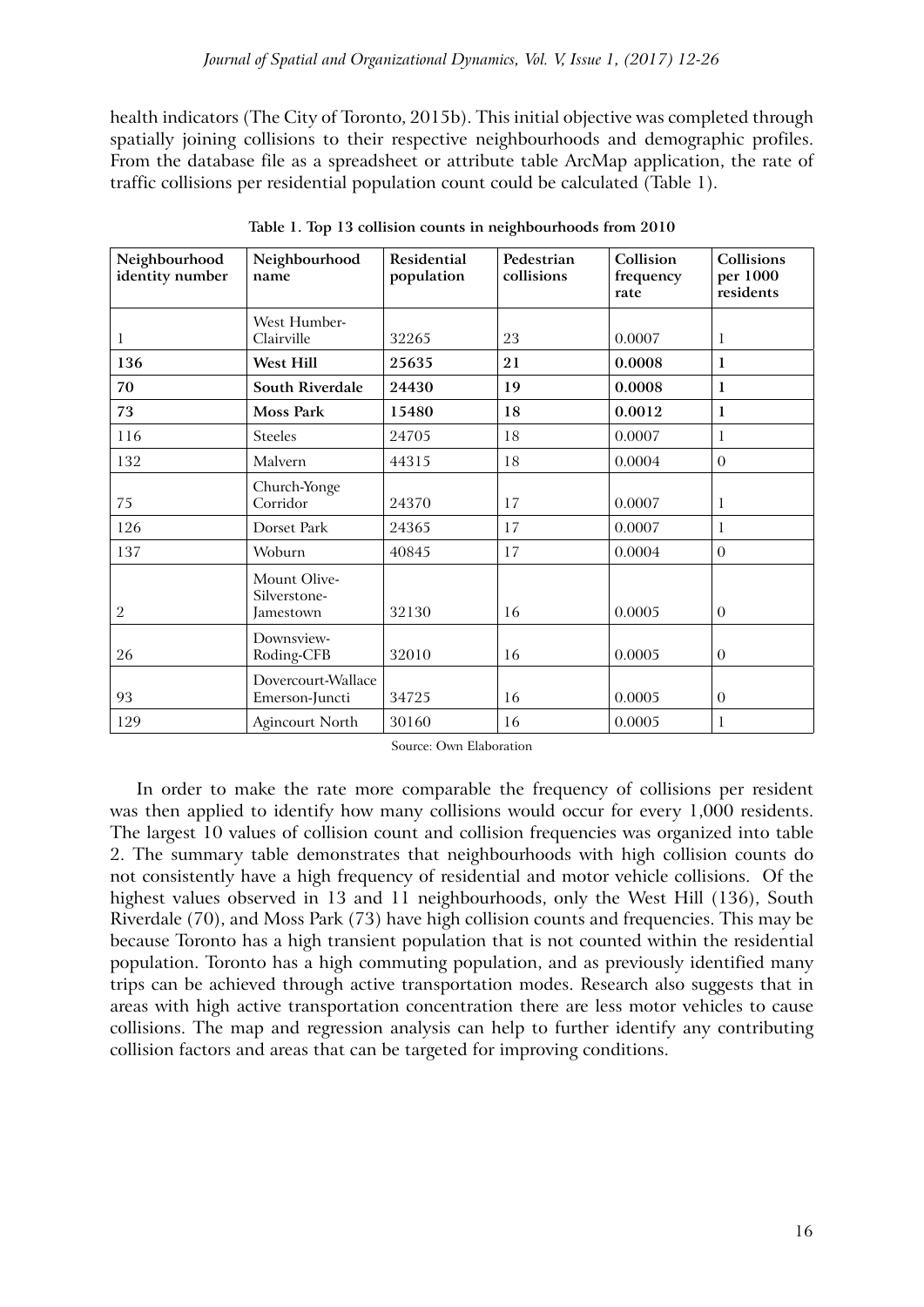| Neighbourhood<br>identity number | Neighbourhood<br>name         | Residential<br>population | Pedestrian<br>collisions | Collision<br>frequency<br>rate | Collisions<br>per 1000<br>residents |
|----------------------------------|-------------------------------|---------------------------|--------------------------|--------------------------------|-------------------------------------|
| 73                               | <b>Moss Park</b>              | 15480                     | 18                       | 0.0012                         | 1                                   |
| 110                              | Keelesdale-Eglin-<br>ton West | 11225                     | 11                       | 0.0010                         |                                     |
| 113                              | Weston                        | 16470                     | 14                       | 0.0009                         |                                     |
| 22                               | Humbermede                    | 14780                     | 13                       | 0.0009                         |                                     |
| 114                              | Lambton Baby<br>Point         | 7780                      | 7                        | 0.0009                         | 1                                   |
| 112                              | Beechbor-<br>ough-Greenbrook  | 6530                      | 6                        | 0.0009                         |                                     |
| 136                              | West Hill                     | 25635                     | 21                       | 0.0008                         | 1                                   |
| 70                               | South Riverdale               | 24430                     | 19                       | 0.0008                         | 1                                   |
| 44                               | Flemingdon Park               | 21290                     | 16                       | 0.0008                         |                                     |
| 30                               | Brookhaven-Ames-<br>bury      | 17325                     | 13                       | 0.0008                         |                                     |
| 86                               | Roncesvalles                  | 14650                     | 11                       | 0.0008                         | 1                                   |

**Table 2. Top 11 collision frequencies in neighbourhoods from 2010**

Source: Own Elaboration

The collision counts and frequencies were mapped in ArcMap to produce figures one and two. Figure 1 maps the collision counts in each neighbourhood, while figure 2 maps the rate of collisions over the residential population. The maps effectively colour the regions with equal interval values that can be used to start to generate trend conceptual trends. Without more information, an accurate conclusion cannot be made about the pedestrian and vehicle collisions, a more thorough statistical analysis is needed to determine if the collision distribution is random or has any contributing factors.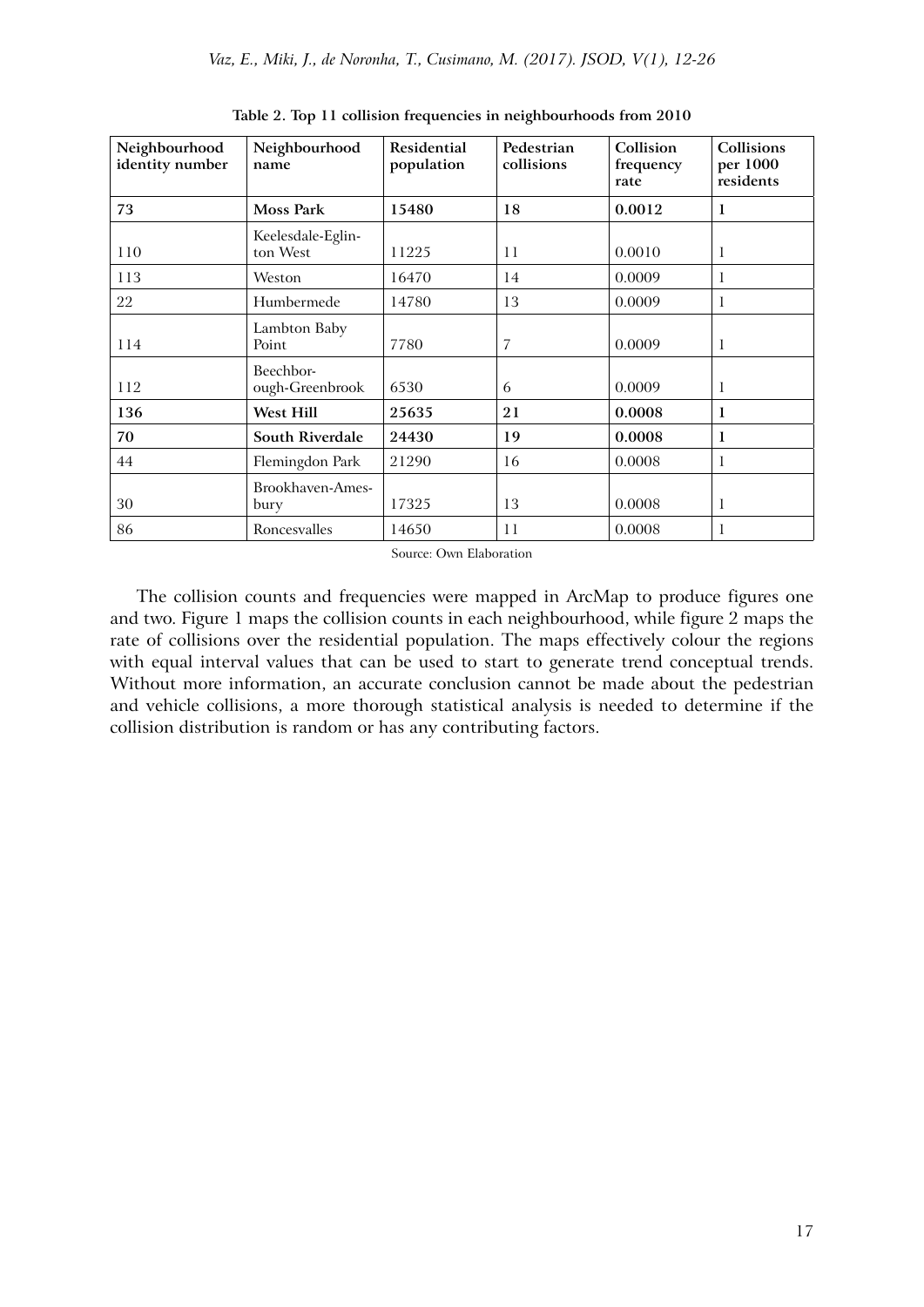**Figure 1. ArcMap generated counts of the 2010 reported vehicle and pedestrian collisions in Toronto neighbourhoods**



Source: Own Elaboration

**Figure 2. ArcMap generated residential frequencies of the 2010 reported vehicle and pedestrian collisions and neighbourhoods' residential population**



Source: Own Elaboration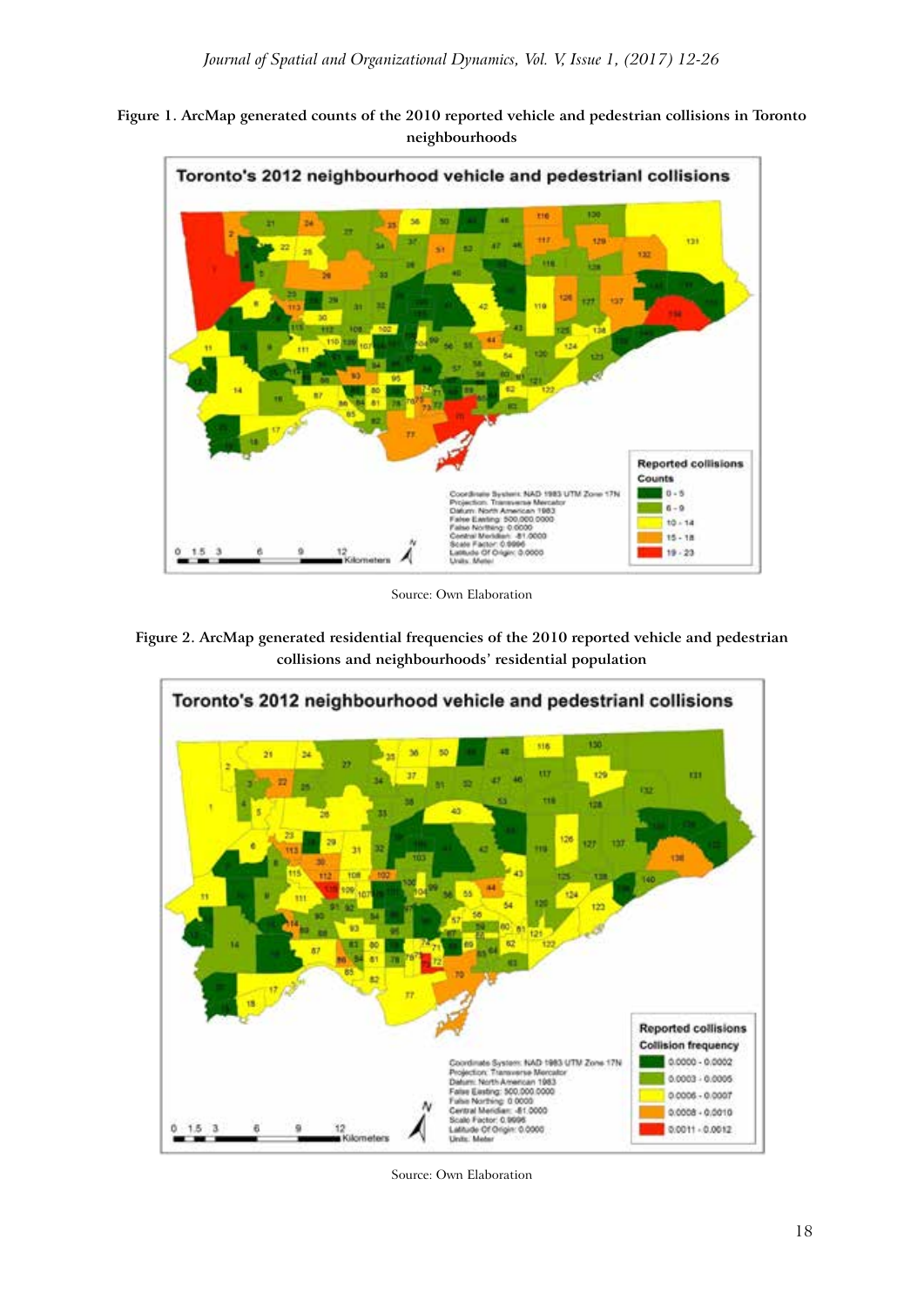#### **4.2 Spatial weights in PySAL**

In order to effectively run a spatial analysis, spatial weights will have to be used to give the location values of the data set a contextual meaning. As PySAL Developers (2015) data, spatial weights are central components for some spatial analysis techniques as the spatial weights matrix describes the potential for interaction between observations given their locations. Within the PySAL environment, spatial weight matrices can be generated through contiguity based weights, distance based weights, and kernel weights. In order to store the large datasets with a full matrix, and mitigate memory constraints, PySAL stores the matrices in two main dictionaries, respectively for neighbours and weights of each observation (PySAL Developers, 2014). This allows for PySAL to effectively generate weights for and accurate global spatial autocorrelation analysis. PySAL also allows for topology to accurately represent by generating spatial weights from shapefiles, as empirical research and non-topological vector data can be used to construct the weights before an analysis (PySAL Developers, 2014).

The queen contiguity spatial weight matrix was used to calculate the Moran's I value. The Geoda workbook by Anselin (2005) outlines that the queen contiguity is effective for areal or polygon data. This matrix type was able to include more wards in the analysis than the alternative spatial weight matrixes. In order to maintain accuracy, the weight matrix was generated from the shapefile.

#### **4.3 Global Spatial Autocorrelation**

Spatial autocorrelation can be used to identify spatial patterns and geographic relationships between features in space. Spatial autocorrelation techniques have been developed and used to measure non-random spatial patterns of attribute values (PySAL Developers, 2014). Two commonly used techniques focus on observing the global spatial autocorrelation and the local spatial autocorrelation. Global spatial autocorrelation reviews variable values to identify any patterns of clustering across the study area (Chun & Griffith, 2013). Local spatial autocorrelation reviews regions within global patterns of clusters (Bivand, 2015), described as hot or cold spots for high and low respective values (Ord & Getis, 1995). Relationships that cluster similar values have a positive autocorrelation; while negative autocorrelations have clusters of dissimilar values (PySAL Developers, 2014). If there is not a significantly positive or negative correlation, then the arrangement of values can be concluded as random.

Ord-Getis (1995) and Chun and Griffith (2013) identify that global Moran's I can be used to effectively measure the correlation of spatial features. PySAL's Moran's I for global spatial autocorrelation has been described in equation 1. Where *n* is the total number of features, *y* the attribute, the attribute's deviation from feature *i*, and *i*'s mean generates *zi (*equation 2*)*,  $w_{ij}$  is the spatial weight between features *i* and *j*,  $S_0$  is the aggregate of all the spatial weights, calculated as a Moran's I value from -1 to 1. A Moran's I value of 1 indicates that features are positive autocorrelation; and a -1 value indicates that features are dispersed in a negative spatial autocorrelation (Bivand, 2015). While a value of 0 suggests that features have no significant relationship, and are randomly distributed with no spatial autocorrelation. The significance of the Moran's I can be described through the z-score value. A z-score greater than 1.96 or less than -1.96 concludes that the spatial autocorrelation has a significance level of 5% (0.05) (ESRI, 2009). If the significance level is above 5% it is unlikely to be a result of a random distribution. The Moran's I pseudo significance level (p-value) can also be used to determine if a sample has statistical significance (Anselin, Exploring Spatial Data with GeoDA: A Workbook, 2005); with a confidence level of less than 0.05. If the p-value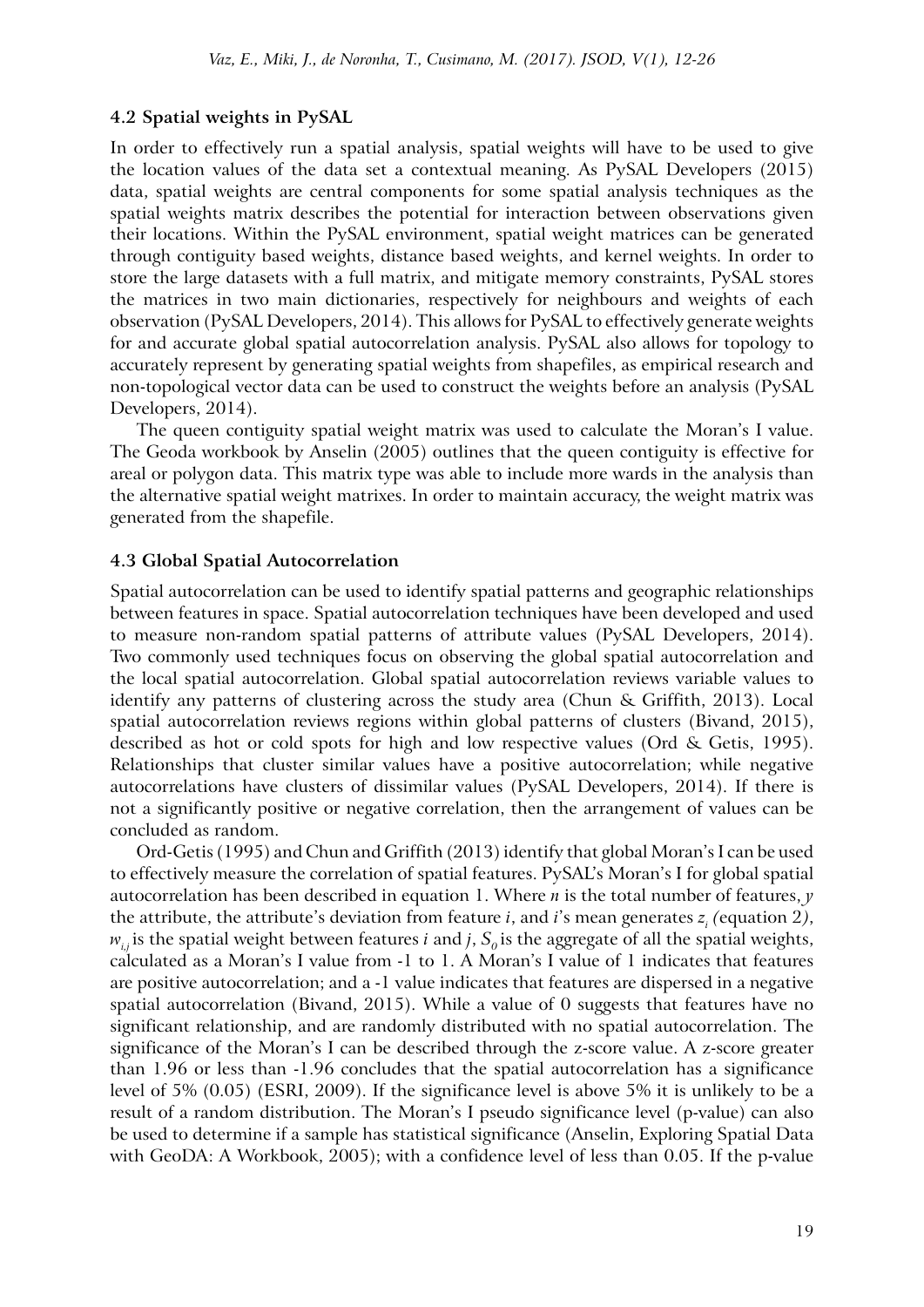is greater than 0.05 then the sample is random and does not have a statistically significant spatial autocorrelation.

**Equation 1. Global Moran's I (PySAL Developers, 2014)**

$$
I = n/S_0 \frac{\Sigma_i \Sigma_j z_i w_{i,j} z_j}{\Sigma_i z_i^2}
$$

**Equation 2. Global Moran's I attribute information (PySAL, 2014)**

$$
z_i = \gamma_i - \overline{\gamma}
$$

To further identify statistically significant collision clustered areas, objective two utilized global and local spatial autocorrelation Moran's I analyses. The results (table 3) suggest that the collisions occur randomly with low spatial autocorrelation patterning. Global significance from the instance was measured through the z-score as 0.72, and the positive spatial autocorrelation has a 0.47 p-value confidence, suggesting that the pattern is randomly distributed. The numeric values are extremely direct in conveying the low statistical significance of the collision incidents. PySAL returned 14 significant digits, offering a very precise and statistical analysis for a variety of study applications.

| <b>Global Moran's tests</b> | <b>Value</b> | Interpretation                               |
|-----------------------------|--------------|----------------------------------------------|
|                             | 0.028        | Weak positive spatial autocorrelation        |
| Expected I                  | $-0.007$     | Weak negative spatial autocorrelation        |
| Z-score                     | 0.722        | Likely to be random distribution             |
| Pseudo P-value              | 0.470        | Random insignificant spatial autocorrelation |

**Table 3. Global Moran's I Summary Statistics**

Source: Own Elaboration

#### **4.4 Local Spatial Autocorrelation**

To utilize PySAL in localized clusters local Moran's I statistical analysis was generated. Local Moran's I can be used to evaluate local measures of spatial variation and association (Anselin, 1995). The local Moran's I counts the collisions within a dissemination area and identifies if they are high or low cluster values. PySAL local Moran's I (equation 3) uses the same variables as the global statistic, described above.

**Equation 3. Local Moran's I (PySAL, 2014)**

$$
I_i = \sum_j z_i w_{i,j} z_j / \sum_i Z_i Z_j
$$

PySAL generates Local Indicators of Spatial Autocorrelation (LISA) statistics to quantitatively measure local spatial autocorrelation for Moran's I tests. LISA was used to indicate how many points were statistically significant (less than 0.05), with inferences of the collision values calculated through pseudo-p values for each LISA. The "Numpy" module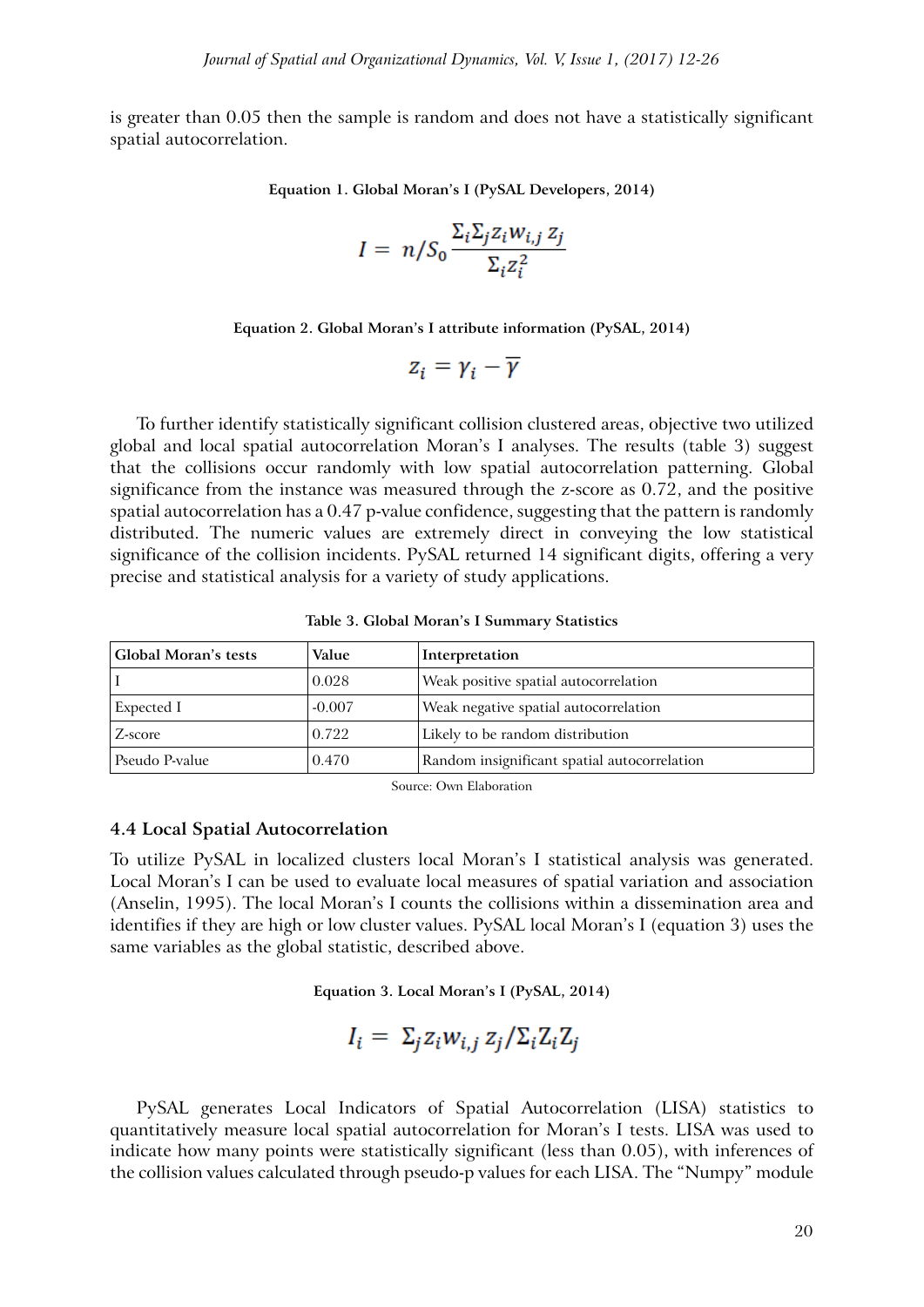extension was used to identify significant LISAs and then the indexing was used to find the quadrant of a Moran's scatter plot where each of the significant values would be placed. Figure 3 displays a positive autocorrelation of standardized sample of the scatter-plot, where the variable of interest (collisions) average against the neighboring values. The Moran's I value would be the slope of the line of best fit in the scatter plot (Ward & Gleditsch, 2007).



**Figure 3. Standardized Moran's I scatter plot (Ward & Gleditsch, 2007)**

Source: Own Elaboration

When running the local Moran's, I analysed all 140 wards were considered, then 16 statistically significant wards were identified through their LISA p-values (less than 0.05). These significant wards were selected though PySAL, and their respective plot quadrants were returned. As the majority of the significant values are in the third quadrant there is a significant amount of low values surrounding low observations. It can be concluded that the collisions are not concentrated in one geographic region. The regression analysis can be used to identify if there are any contributing factors within the neighbourhood.

### **4.5 Geographic Ordinal Lease Squares Regression**

Spatial regression was used to identify any correlation between socio-demographic factors and collision rates. Factors that may influence collision rates include levels of; gender, age, education, income, occupation (get stats). In order to compare the collision frequency and socioeconomic factors the samples were transformed into percentages of the ward population. In PySAL spatial regression can be diagnosed through Anselin, Bera, Florax and Yoon (1996) Lagrange multiplier (LM) test. They used the Jarque-Bera method to develop a test for spatial dependency and heteroskedasticity that can be applied in socio-economic studies and urban environments.

In PySAL the Ordinal Least Square (OLS) spatial regression analysis is a Geographic Weighted Regression (GRW) analysis used to test for spatial autocorrelation of the collisions and socio-demographic variables. The OLS has been adapted with geographic weighted regression (GRW) considerations for local parameters, rather than global parameters to calculate the strength of fit a model has to a hypothesis (Gao & Li, 2011). The GWR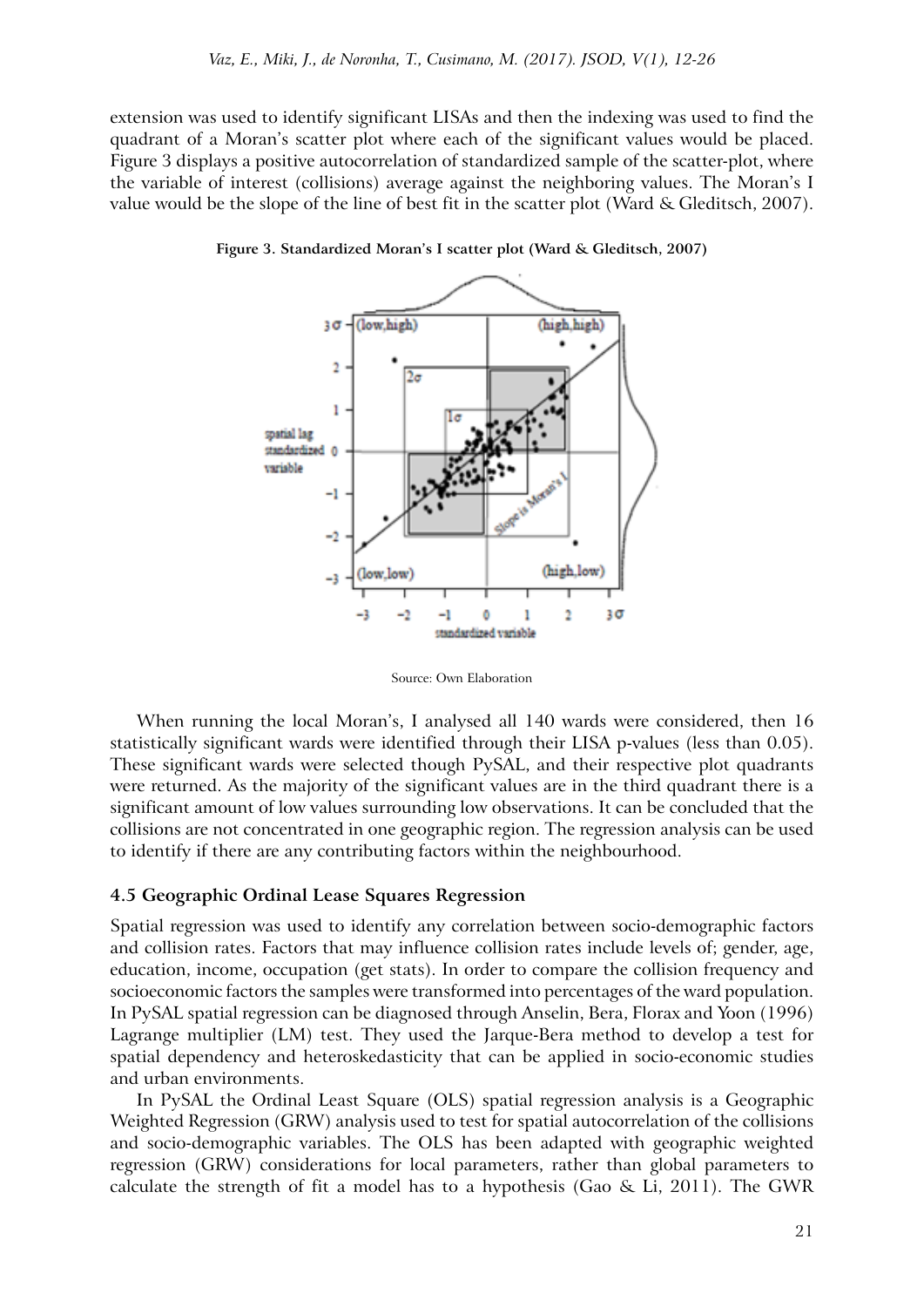equation calculates  $\mathbb{R}^2$  as the goodness of fit from 0 to 1, where 1 and high values represent a better fit model than 0 and low values. The geographic OLS (GOLS) statistics were generated from the queen weight matrix was used in Moran's I method to optimize the ward polygons. From the CSV file of the collisions (dependant) and independent variables were transformed into nx1 (dependant) and nx2 (independent or explanatory variables) arrays. Spatial weight from the Moran's I statistics was used to weight the CVS objects; no rowstandardization was applied as the samples are already estimated.

The GOLS analysis offers insight into factors that contribute to collision rates. The  $\mathbb{R}^2$ and the adjusted  $\mathbb{R}^2$  value of 0.52 and 0.49 respectively, suggest that the model is not a strong fit for the study. In this simple application GOLS was applied to several different socioeconomic factors to demonstrate the PySAL process. The socio-economic features included estimated populations of age groups, average family income, education levels, gender, and employment statuses. Each factor's correlation with collision injuries were measured through the GOLS analysis (table 4). The co-efficient and probability values suggest the strength and type of relationship the variables have on collision frequency (ESRI, 2009). Complimentary to the review of literature, the model identifies that collisions will increase by 82 counts for every one percent of growth in the population that has a grade 9 and below education. All education based factors had strong positive relationship with the collision counts, they had the largest respective coefficient value of all explanatory factors. Average family income had the smallest coefficient value, and negatively affected the collision frequency. Comparatively, all the other factors have a moderate influence on the collision counts; when all other variables remain constant (ESRI, 2009). Although only male, youth, adults, and employment rates had statistically significant probabilities that the explanatory factors were not random outcomes. All the other probabilities are greater than the designated 0.05 p-value, and may be random outcomes of this incident.

| Factor                                  | $Co$ -efficient $ $    | Probability           | Interpretation                                                                            |  |
|-----------------------------------------|------------------------|-----------------------|-------------------------------------------------------------------------------------------|--|
| Men                                     | 20.4                   | 0.05                  | Higher populations of men moderately<br>increased collisions, statistically significant   |  |
| Women                                   | -11.1                  | 0.31                  | Lower populations of women weakly increased<br>collisions                                 |  |
| Youth (19 years old and<br>younger)     | 46.6                   | $0.1 \times 10^{-8}$  | Higher populations of youth moderately<br>increased collisions, statistically significant |  |
| Adults (20 to 64 years old)             | 49.6                   | $6.09 \times 10^{-4}$ | Higher population of adults moderately<br>increased collisions, statistically significant |  |
| Seniors (65 years old and over)         | 18.4                   | 0.18                  | Higher populations of seniors moderately<br>increased collisions                          |  |
| Grade 9 and below education 82.1        |                        | 0.16                  | Higher education levels strongly increased<br>collisions                                  |  |
| College and certificate<br>education    | 73.5                   | 0.21                  | Higher education levels strongly increased<br>collisions                                  |  |
| Bachelor's degree and more<br>education | 80.7                   | 0.17                  | Higher education levels strongly increased<br>collisions                                  |  |
| Employed                                | $-27.9$                | 0.03                  | Lower employment levels moderately<br>increased collisions, statistically significant     |  |
| Unemployed                              | 9.87                   | 0.79                  | Higher unemployment levels weakly increases<br>collisions                                 |  |
| <b>Average Family Income</b>            | $-1.25 \times 10^{-5}$ | 0.21                  | Lower average income weakly increased<br>collisions                                       |  |

**Table 4. GOLS Collision Factor Summary Statistics**

Source: Own Elaboration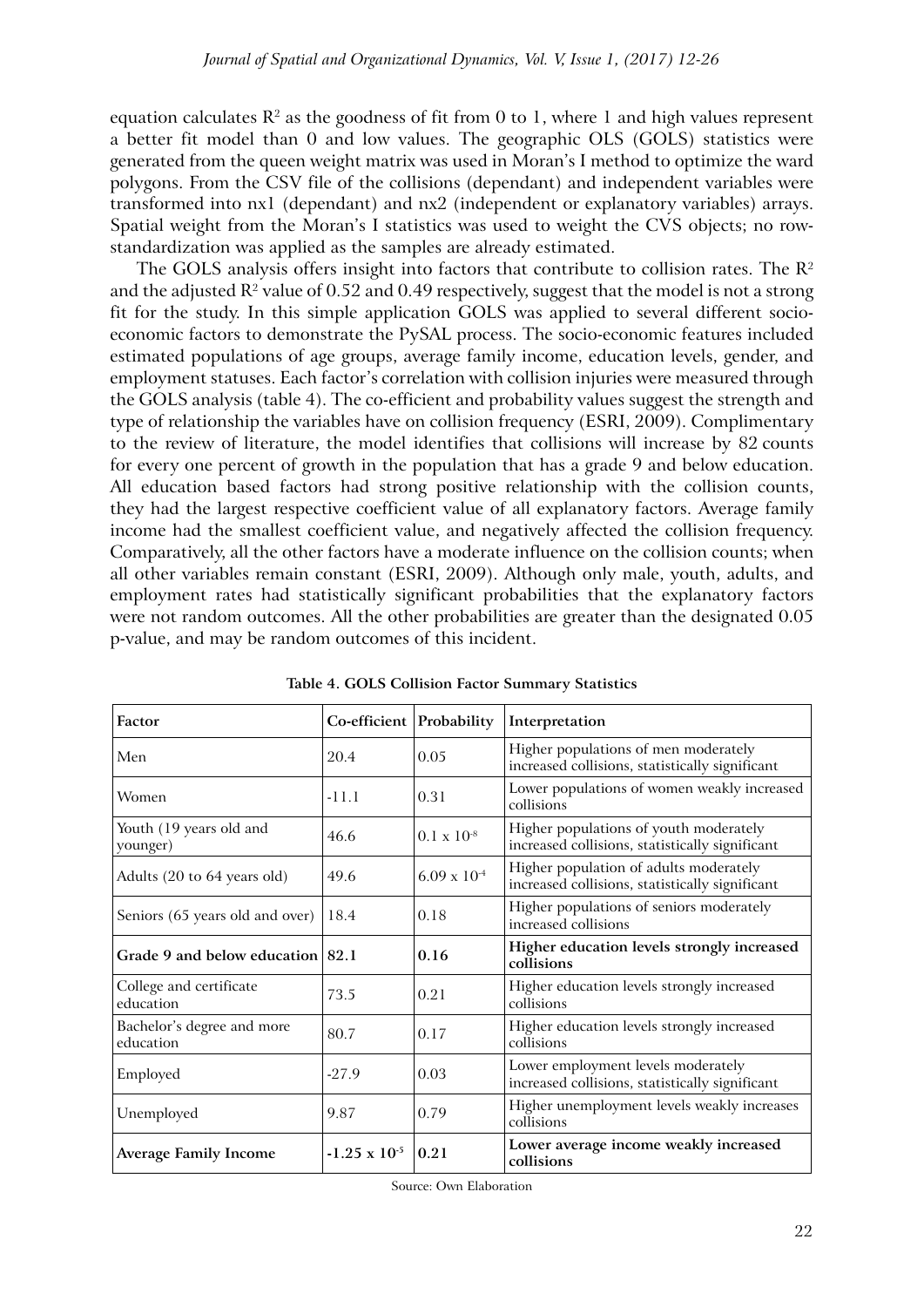## **4.6 PySAL Regression Diagnostics**

In the OLS regression report diagnostic statistics are also included. The diagnostic statistics can be used to quantify the confidence the GOLS method has in modeling the collision patterns and factors. As the multicollinearity condition number is 779.33 and the regression diagnostic statistics are irregular, it can be concluded that this model offers a weak fitted regression analysis (table 5). The Jarque-Bera normality of errors (JB) describes if residuals are normally distributed; a value under 0.05 (probability) identifies that the residuals are not normally distributed and the results have unreliable model misspecification (ESRI, 2009). In this incident the JB has a p-value of 0.29, meaning the GOLS model results are trustworthy and can be used to describe linear regression correlations. Supplementary to this diagnostic statistic, the Breusch-Pagan (BP) and Koenker-Bassett (KB) tests diagnostics for heteroskedasticity (Bivand, 2015). The random coefficients can be used to determine if the independent (explanatory) variables have a consistent relationship with the collision (dependant) counts (ESRI, 2009). As the BP p-value is significant (0.04) and the KB is not significant (0.11) the heteroskedasticity and non-stationary conditions cannot confidently be accepted.

| Test                                                                                 | Degrees of freedom   Statistical value   P-value   Interpretation |      |      |                        |
|--------------------------------------------------------------------------------------|-------------------------------------------------------------------|------|------|------------------------|
| Jarque-Bera normality of<br>errors                                                   | 2                                                                 | 2.41 | 0.29 | Acceptable GOLS report |
| Breusch-Pagan test diagnostics<br>for heteroskedasticity random<br>coefficients      |                                                                   | 20.3 | 0.04 | Acceptable GOLS report |
| Koenker-Bassett<br>test diagnostics for<br>heteroskedasticity random<br>coefficients | ΙI                                                                | 16.9 | 0.11 | Flawed GOLS report     |

**Table 5. GOLS Regression Diagnostics Summary**

Source: Own Elaboration

PySAL generates multiple OLS regression statistics, as well as additional test linear regression a spatial diagnostic test can be generated. All of the PySAL LM tests run in the residuals to identify the presence of remaining spatial autocorrelation of an OLS model, and suggest an accurate spatial model (PySAL Developers, 2014). In PySAl there are 5 types of spatial models: simple and robust spatial lag; simple and robust spatial error; and joint presence of spatial lag with spatial error model (PySAL Developers, 2014). Each tests in the residuals return the statistic and p-value that can be used to identify an alternative model with a better fit for more accurate analysis (PySAL Developers, 2014).

# **5. Discussion and conclusions**

While this study explores research relevant to car collision prevention within a neighbourhood scale the methods can be adapted into areas such as physical sciences, social sciences, health, tourism, planning, tourism, and more. This study of neighbourhood collisions may contribute to the trends in net health studies for trends of public health studies are identified as: social or racial health inequalities; health policy development and disease control; sense of individual-based analysis for poor health; and exploration into GIS data (Diez Roux & Mair, 2010). These resources can be used to benefit policies and communities with targeted neighbourhood level features (Diez Roux & Mair, 2010).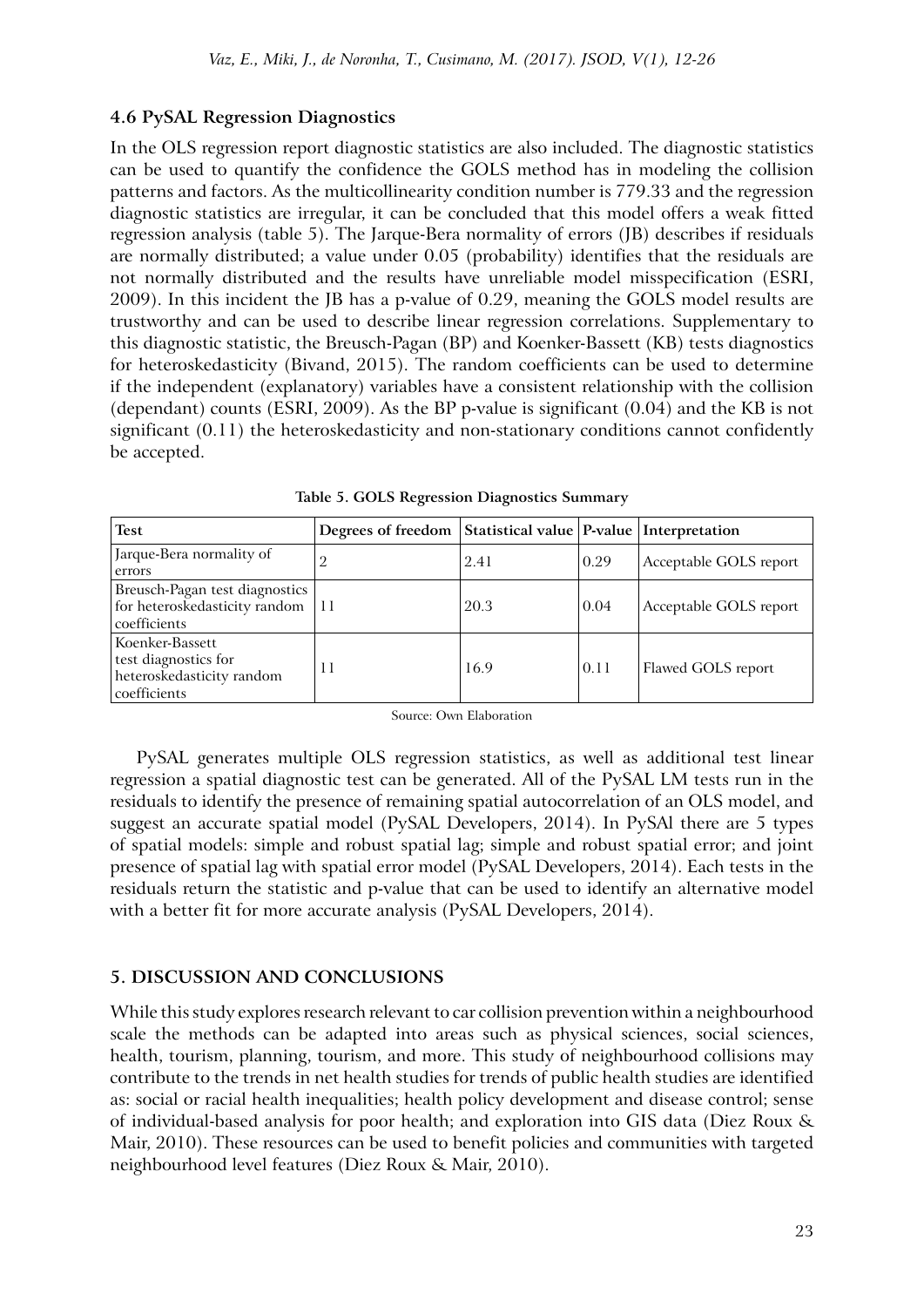Developing and active transportation network will improve infrastructure and connectivity of the participating GTA municipalities. Increased connectivity boosts the bike-ability and walkability of areas that have poor planning attributes, and associated negative effects. This planning strategy may also qualify municipalities for federal and provincial funding for longterm and larger scale building projects than previously possible. Larger scale funding and projects will have increased benefits for community and individual health (The City of Toronto, 2012). The city of Toronto (2012) describes large scale active transportation project as being able to decrease car collisions and noise pollution, while improving air quality.

The investments into improving road safety represent a small fraction of the estimated costs, and projects can be paired with other government structures for funding and strategies to control health care costs. For example, the Greater Toronto Area (GTA) municipalities can work with Metrolinx to construct and active transportation network (The City of Toronto, 2012). The City of Toronto (2012) also recommends projects for investing in active transportation infrastructure, lowering speed limits, and implementing advanced traffic signal systems. Better data collection and analysis should guide infrastructure improvements for promoting safer active transportation.

The sense of safety within a neighbourhood has been observed to positively influence the health and economic stability of an area*.* As forms of physical activity have positive effects on cases of mental illnesses and stress, the City of Toronto (2012) identifies stress reduction as a value-added asset of active transportation. Within Toronto, 27% of the population 15 years old and under in 2001 surveyed most days in their life were quite stressful or extremely stressful (The City of Toronto, 2012). Promoting active transportation lifestyles can introduce daily stress relieving forms of physical activity, and reduce the risk of chronic diseases (The City of Toronto, 2012). Real estate values are also dependent on the neighbourhood quality of life.

Finally, this study was designed to demonstrate the benefits of using PySAL and open source applications for spatial analysis methods. The functional method can be applied to different datasets types for exploring global and local spatial autocorrelation, and spatial regression. In this application, neighbourhood collision and wellbeing levels were examined to identify vulnerable road users and target infrastructure solutions within the neighbourhoods. The data was analyzed through python based spatial analysis library techniques, and utilized other ooen source software packages. This makes the study highly accessible to others for reviewing and building on the research presented.

Our research goals have been achieved: 1) To develop a PySAL based analysis for modeling collision condition; 2) To identify spatial patterns for injuries; 3) To measure pedestrian collisions within Toronto neighbourhoods. The first objective of spatially enabling the collision data introduces geovisualzition and the impact of spatial analysis for identifying regional trends. The second objective demonstrates the difference of global and local spatial autocorrelation of collision patterns. Areas of high and low collision frequencies were quickly identified, and accurately described using the statistics and unique weight file. The third objective generates an informative regression report for measuring the relationships that the socio-economic factors have with collision frequency. The regression report offers a strong selection of statistical tests that can be used to measure the fit of the model to the observed values. From the report it can be concluded that the study model can be improved with including more observations of collisions and contributing factors.

The city of Toronto and other planning authorities can use this information to design targeted traffic collision solutions. Other studies can also benefit from this process, Anselin, Syabri, and Kho (2006) have designed GeoDa open sourced examples for dealing with public health planning, economic development, demographic development, real estate analysis, and criminology reports. All these applications can help the City of Toronto to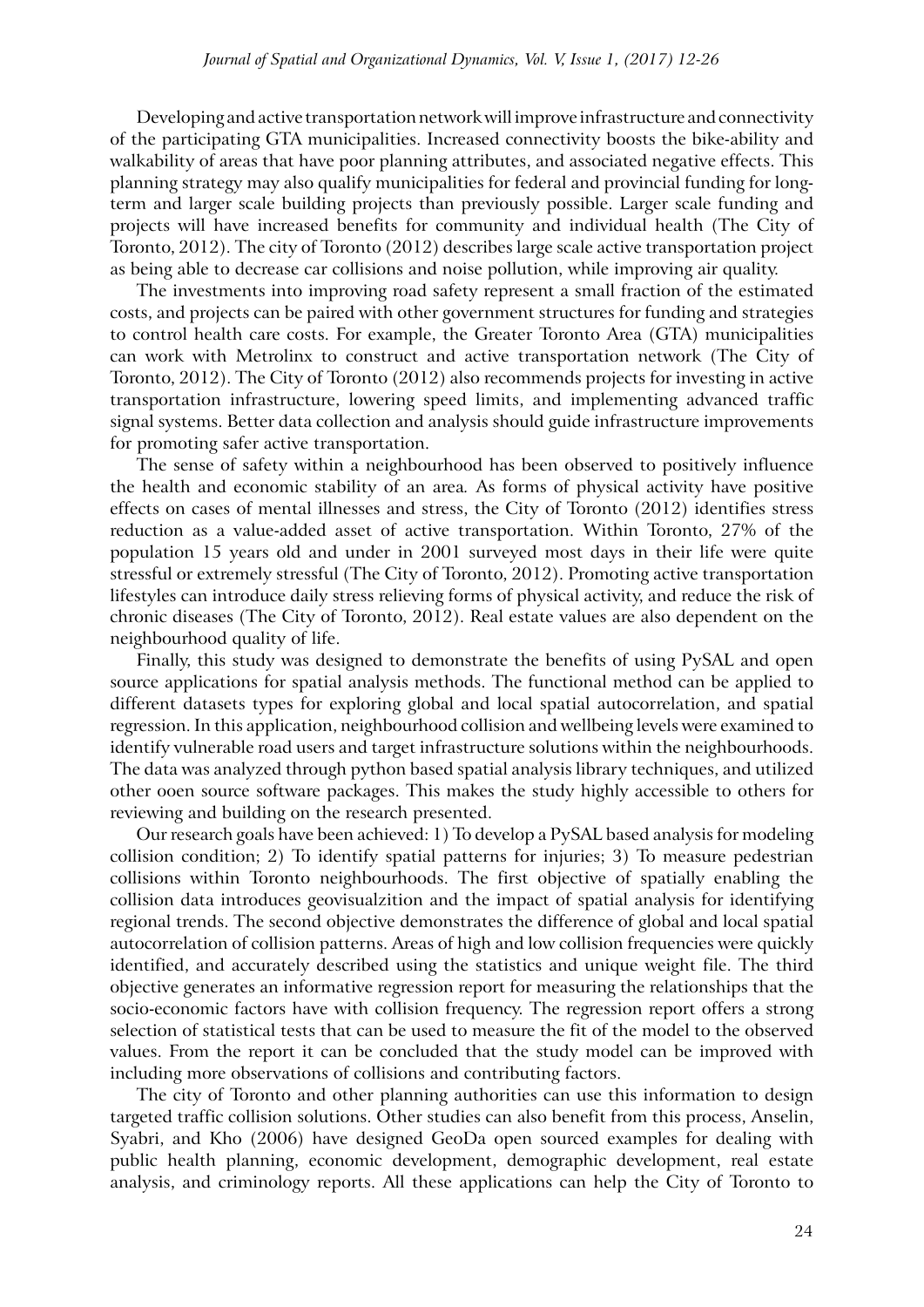develop with a higher level of social wellbeing, and have been packaged into an open web based mapping platform. The City of Toronto (2015) promote the map portal as a tool for users to gain a better understanding of the neighbourhoods and community level planning initiatives. As Toronto continues to grow and develop it will need sustainable strategic planning for more accessible active transportation networks to accommodate the working and residential population demands. Active transportation has become a prominent feature in Toronto Public Health reports for road safety. The Toronto City Clerk (2012) identifies that several safety measures will be introduced over the next few years to try to mitigate vehicle collisions. Reducing speed limits and traffic calming features have been implemented in some residential neighbourhoods, and new target sites can be identified using spatial analysis methods demonstrated in this study.

As technologies and data continue to increase the demand and opportunities for spatial analysis will increase. Goodchild (2010) predicts that with the greater interaction of boundary domains and scientific disciplines spatial information will become more desirable and necessary. Previous studies suggest that this integration of spatial statistical methods is most effectively done through designing a framework (Anselin, Syabri & Kho, 2006). In line with these observations this paper aims to contribute to the increasing field of open source spatial analysis toolsets. The framework and commands can be used to desmonstrate the impact, feasibiliy, and overall necessity of PySAL and spatial analysis methods.

#### **REFERENCES**

- Andrey, J. (2000). The automobile imperative: Risks of mobility and mobility-related risks. *The Canadian Geographer*. 387-400.
- Anselin, L. (2005, March 6). *Exploring Spatial Data with GeoDA: A Workbook*. Retrieved from Geoda Center: http://geodacenter.asu.edu/systems/files/geodaworkbook.pdf
- Anselin, L., Syabri, I. and Kho, Y. (2006). GeoDA: An Introduction to Spatial Data Analysis. *Geographical Analysis*. 5-2.
- Bivand, R. (2015). *The Problem of Spatial Autocorrelation: forty years on*. CRAN.
- Burrough, P. (2001). GIS and geostatistics: Essential partners for spatial analysis. *Environmental and Ecological Statistics*. 361-377.
- Burrows, S., Auger, N., Gamche, P. and D., H. (2012). Individual and area socioeconomic inequalities in case-specific unintentinal injury mortality: 11-year follow-up study of 2.7 million Canadians. *Accident Analysis and Prevention*. 99-106.
- Canadian Institute for Health Information (2015). *Vision and Mandate*. Retrieved from CIHI ICIS: https://www.cihi.ca/en/about-cihi/vision-and-mandate
- Chun, Y. and Griffith, D. (2013). *Spatial statistics and geostatistics*. SAGE, Los Angeles, CA.
- Ertz, O., Rey, S. and Joost, S. (2014). Open source dynamics in geospatial research and education. *Journal of Spatial Information Science.* 67-71.
- ESRI (2009, April 25). *Interpretating OLS Results*. Retrieved from ESRI Resources: http:// resources.esri.com/help/9.3/arcgisengine/java/gp\_toolref/spatial\_statistics\_tools/ interpreting\_ols\_results.htm
- Gao, J. and Li, S. (2011). Detecting Spatially Non-Stationary and Scale-Dependent Relationships Between Urban Landscape Fragmentation and Related Factors Using Geographically Weighted Regression. *Applied Geography.* 292-302.